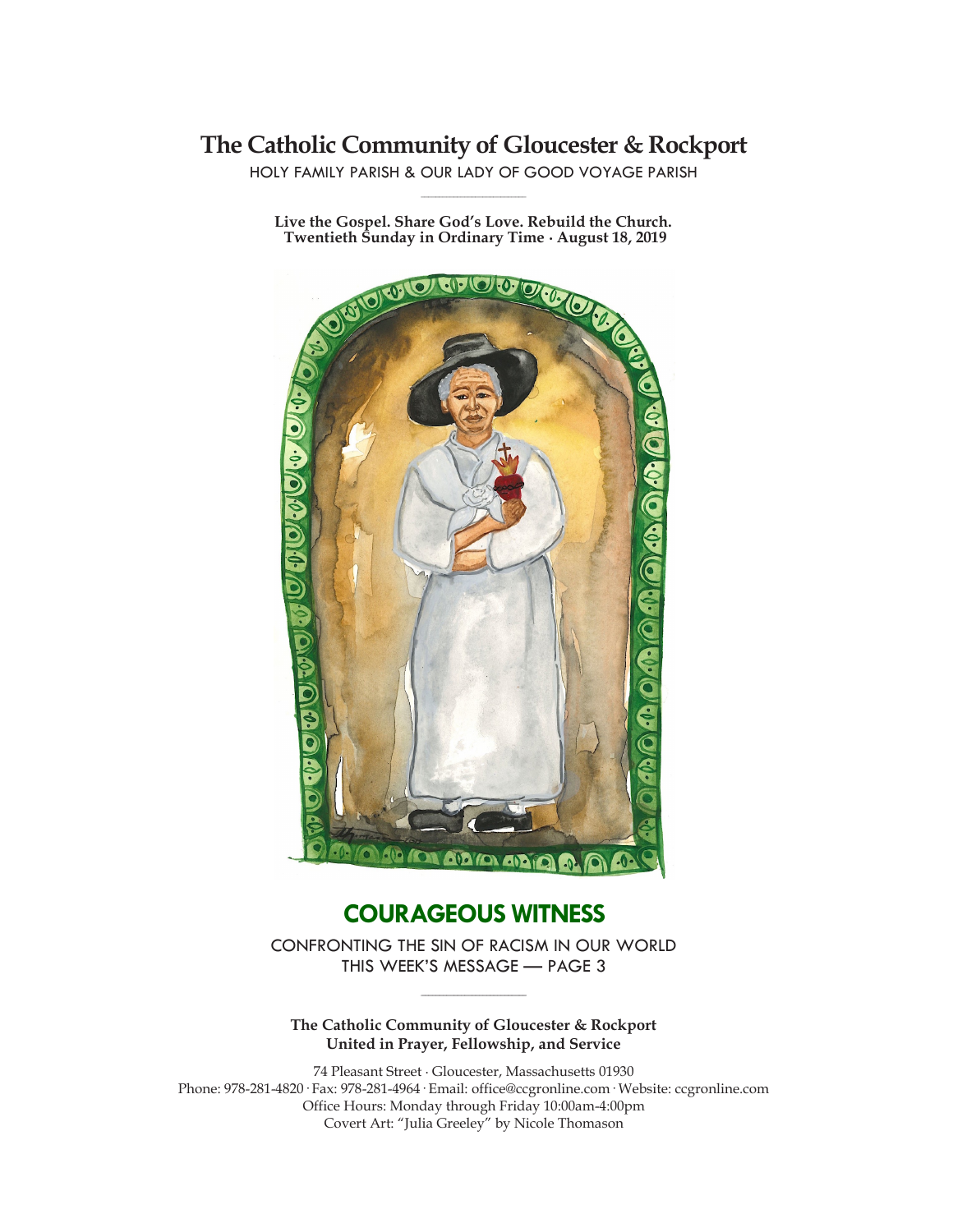#### **OUR SUMMER RETREAT \_\_\_\_\_\_\_\_\_\_\_\_\_\_\_\_\_\_\_\_\_**



# **Sharing the Wisdom of Time with Pope Francis**

#### MONDAY, AUGUST 26TH THROUGH FRIDAY, AUGUST 30TH BEGINS AT 7:00PM - SAINT ANTHONY CHAPEL

The summer season is a great time of year for stepping back from the business and busyness of daily life in order to focus on our personal relationships with Christ, with each other, and with our Church. Unfortunately, few among us are able to leave behind work, family, and friends for a real retreat from the world. For this reason, the Catholic Community of Gloucester & Rockport is pleased to announce our Sixth Annual Summer Retreat: "Sharing the Wisdom of Time with Pope Francis."

From Monday, August 26th through Friday, August 30th, all are invited to join Father Jim and Cliff Garvey for a unique opportunity to experience the spiritual peace and renewal of a week-long retreat without leaving home. Each night of our summer retreat will begin at 7:00pm in Saint Anthony Chapel with Evening Prayer from the Liturgy of the Hours. After this time of shared prayer, Father Jim and Cliff will lead our community in a period of reflection, discussion, and faith sharing. We will conclude promptly at 8:30pm with Night Prayer. During each day of the retreat, Saint Anthony Chapel will open at 12:00pm for silent personal prayer and devotion.

This year's retreat will be something like a week-long conversation with Pope Francis and some friends from all around the world about five important topics that inevitably touch every human life: work, struggle, love, death, and hope. In his book, "Sharing the Wisdom of Time", the pope reminds us that to fully embrace the present and face the future, we must better understand our past. To illustrate this point, the Holy Father has collected memories, stories, and words of wisdom from more than thirty countries and all walks of life. Every life story can offer us a compelling witness to the power of faith, hope, love, and trust in divine providence!

Between each night of the retreat, participants will be asked to read brief selections from the Holy Father's beautifully illustrated book, "Sharing the Wisdom of Time", and reflect on some timeless wisdom from the four corners of the world. If you would like to join us for all or even just part of our Sixth Annual Summer Retreat, please contact Cliff at 978-281-4820 or cgarvey@ccgronline.com. A donation of \$30 per person is requested from those who can afford it. Copies of the book and cold drinks will be provided. Please join us! Spread the word! All are invited! All are welcome!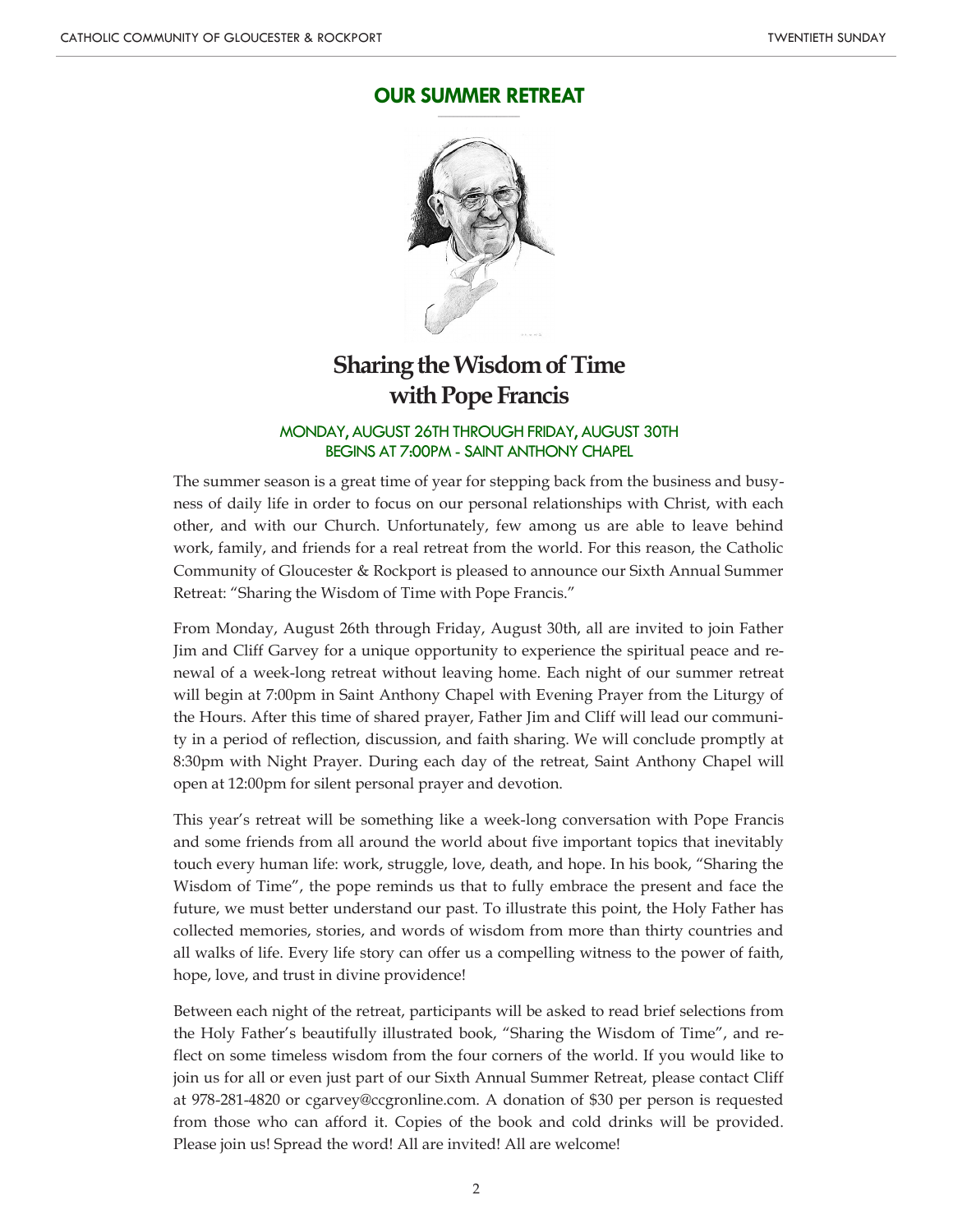#### **THIS WEEK'S MESSAGE \_\_\_\_\_\_\_\_\_\_\_\_\_\_\_\_\_\_\_\_\_**

# **Courageous Witness**

## CONFRONTING THE SIN OF RACISM IN OUR WORLD

At times in history, the Catholic Church in the United States has failed to denounce the evils of slavery, racism, and discrimination. But we have also been blessed with the courageous witness of many priests, religious women and men, and countless laypersons who did respond prophetically by calling out sin and violent disregard for fellow human beings. Their lives remind us that we are all united in God's love and the life of Christ. This week, we read about three Catholics who worked to heal the evil of racism in their day. As we learn about their stories, let us also reflect on how we can join this work of healing injustice in our country.

Julia Greeley (1833-1918) was born a slave in Missouri sometime between 1833 and 1848. While much of Julia's early life is unknown, it is clear that she experienced the tragedy of slavery's abuse, pain, and violence. Even amidst so much evil, she did not hate. Instead, she dedicated her life to helping others. Once emancipated after the Civil War, Julia Greeley settled in Colorado, where she worked as a housekeeper and nanny. She spent much of her modest earnings helping poor families in her neighborhood, many of whom were white. Realizing the shame many people feel in being poor, Julia left donations for them at night. Despite the poverty and trauma she suffered, she mercifully opened her heart to others in need. In 1880, Julia became a Roman Catholic and later joined the Secular Franciscan Order. Throughout her life, her generosity and good works brought joy and healing to her community. When Julia Greeley died, hundreds of people from many racial backgrounds came to mourn. Her charity, selflessness, and devotion to Christ made her a model of mercy.

Father Augustus Tolton (1886-1897) is often remembered as the first African-American priest in the United States (although the Healy Brothers, three sons of an enslaved woman and an Irish father whose racial heritage was less visibly apparent, were ordained before him). Father Tolton was born into slavery to parents whose owners allowed their slaves to be married in the Catholic Church. He was freed when his mother escaped to the free state of Illinois when he was a boy. He was encouraged by his local pastor to become a priest, but studied in Italy because no American seminary would admit him. As a priest, Father Tolton ministered to the African-American community in Quincy, Illinois. Known for his deep faith, eloquent sermons, and loving generosity, he attracted parishioners of various races to his parish. He inspired many affluent parishioners to support the parish school and its mission to educate all children regardless of race. Eventually, he was reassigned into the Archdiocese of Chicago where he became pastor of the first national parish for African-American Catholics. Despite his life experience with racism, Father Tolton remained steadfast in declaring: "The Catholic Church deplores a double slavery, that of both the mind and the body. The Church endeavors to free us from both."

Cesar Chavez (1927-1993) organized the first successful union of farmworkers in American history. He was not just one of the great labor leaders of the twentieth century. He was also a heroic example of Catholic moral leadership. Born in 1927, Cesar Chavez was born into a Mexican-American family that was forced into migrant farming during the Great Depression. As a child, he had to work in the fields to support his family and was unable to complete the seventh grade in school. As a young man with a wife and growing family, he was inspired by a priest with a passion for social justice to train as a community activist. He gathered the Mexican-Americans in Delano, California, formed the United Farm Workers, and led a strike against local grape farmers. The struggle for fair working conditions was long and drawn out. When the workers were threatened and attacked, Chavez rejected violent retaliation and turned to non-violence activism. He began a hunger strike, fasted on only water for twenty-five days, and drew national attention to the unjust wages and working conditions of migrant laborers. Cesar Chavez was a devout Catholic who did not simply believe the teachings of Jesus Christ. He was transformed by them and they guided his efforts to secure just treatment for all workers.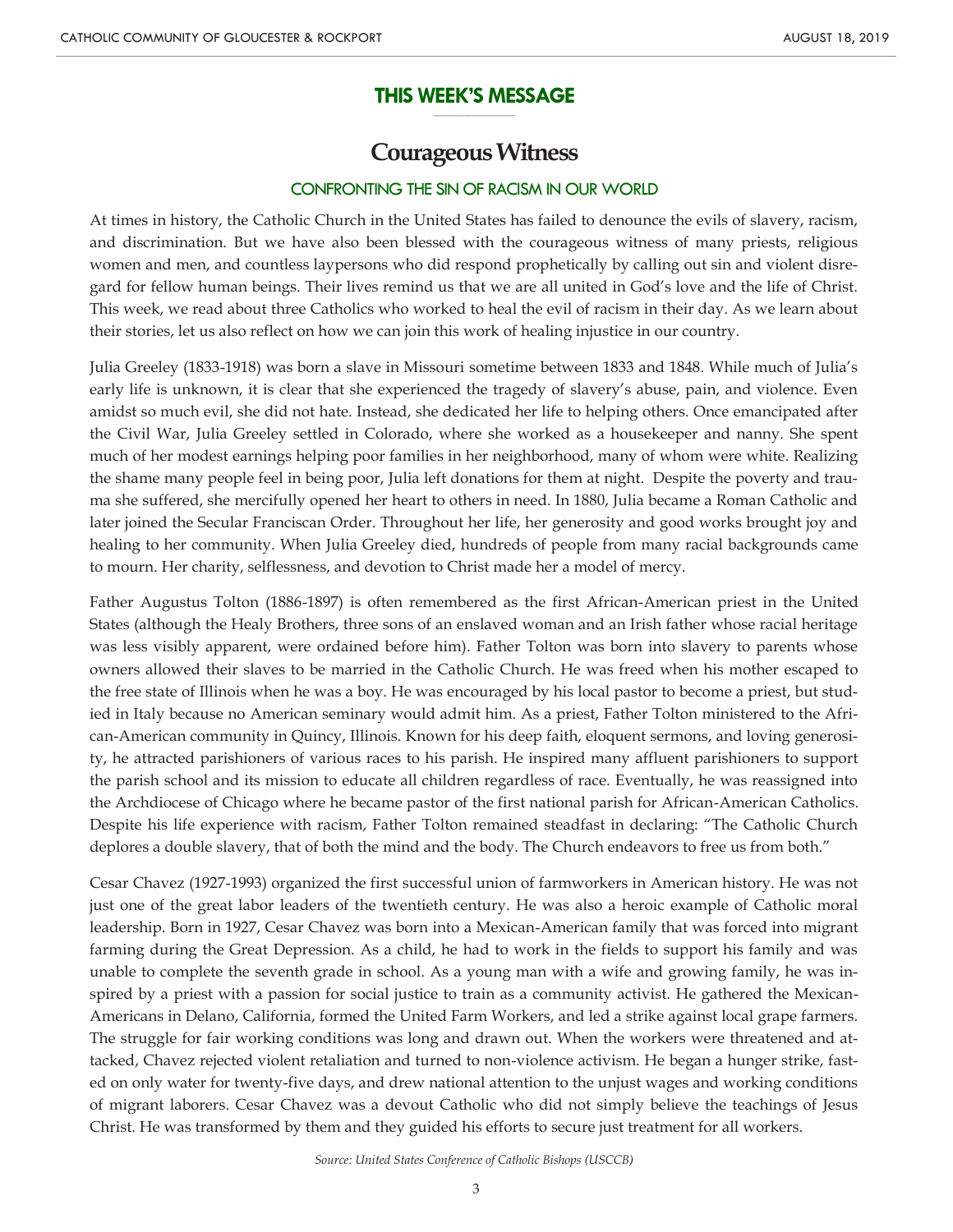#### **LIVING THE GOSPEL \_\_\_\_\_\_\_\_\_\_\_\_\_\_\_\_\_\_\_\_**



A PASTOR'S NOTE **COURAGEOUS WITNESS** ABOUT THIS WEEK'S MESSAGE

Last November, the United States Conference of Catholic Bishops (USCCB) unanimously approved "Open Wide Our Hearts: The Enduring Call to Love — A Pastoral Letter Against Racism." This important document clearly explains the Church's opposition to racism and its current manifestations: racial profiling, harassment of our Jewish and Muslim brothers and sisters, discrimination in hiring, housing, and education, and extreme nationalistic ideologies that instigate anger, fear, and hatred toward immigrants and refugees.

The bishops write that "too often racism comes in the form of the sin of omission, when individuals, communities, and even churches remain silent and fail to act against racial injustice when it is encountered (page 4)." Sadly, it seems that we are all increasingly guilty of this sin of omission. As the voices of racism grow louder and louder, many of us fear the consequences of speaking out. We fear the consequences of offering a prophetic voice against the sinful evil of hating another person simply because of their color, creed, or ethnic heritage.

In their pastoral letter, the bishops also remind us that the sin of racism can take root in our hearts and minds when we are encouraged to feel superior to others. The bishops write: "This attitude of superiority can be seen in how certain groups of people are vilified, called criminals, or are perceived as being unable to contribute to society, even unworthy of its benefits (p. 5)." These attitudes and feelings are fuel for the fiery hell of racism in our world.

Fortunately, we can look for inspiration of "courageous witness" in the lives of Julia Greeley, Augustus Tolton, and Cesar Chavez who are profiled in this week's message. Through their lives and examples, we learn that the sin of racism can be best confronted by living the Gospel and sharing God's love; by serving the poor, caring for the sick, and reaching out to the lonely; and by giving voice in every thought, word, and deed to the Good News of the Living Christ. In addition to this week's message, all are invited to read and reflect on "Open Wide Our Hearts" via the link on our website: ccgronline.com. Together, let us pray for the strength to be courageous witnesses against racism! Peace and blessings! — Father Jim

#### **PRAYER, FELLOWSHIP, AND SERVICE \_\_\_\_\_\_\_\_\_\_\_\_\_\_\_\_\_\_\_\_**

## **SUMMER CARILLON RECITALS An Our Lady of Good Voyage Tradition Continues This Weekend!**

An annual tradition has returned this summer to Our Lady of Good Voyage Parish! Our Summer Carillon Recitals will continue this Saturday, August 17th at 5:15pm (rain or shine). Once again, LuAnn Pallazola, our very talented organist-keyboardist has prepared programs that include familiar classical and international pieces, popular hymns and songs, patriotic melodies, and even selections especially for our children and grandchildren!

Installed in 1922, the carillon bells in Our Lady of Good Voyage Church were the first toned set of carillon bells in the United States. Although our bells can be heard from blocks away, the sound is best near the church. This summer, our final carillon recitals of the summer season are scheduled for the following Saturday afternoons at 5:15pm: August 24th and August 31st.

For more information about these special programs, please contact LuAnn Pallazola at lpallazola@gmail.com or 978-281-4820. Our Summer Carillon Recitals are free and open to the public! So, bring a coffee or cold drink! Enjoy this wonderful summer tradition! Don't forget that Mass begins at 6:00pm! Please join us! Spread the word! Bring your family! All are invited! All are welcome!

## **HOLY FAMILY PARISH CHRISTMAS FAIR PLANNING MEETING Tuesday, August 20th at 6:30pm**

Even though it is still summer, the Holy Family Parish Christmas Fair is coming soon! Save the date! Mark your calendar for Saturday, November 23rd! Our Christmas Fair is the biggest fundraiser of the year! And there is much work ahead to ensure its success! In this spirit, the Holy Family Women's Guild will hold its first Christmas Fair Planning Meeting on Tuesday, August 20th at 6:30pm in Saint Ann Church Hall.

All parishioners are invited to join us in making this year's fair our best ever! Everyone has a unique gift or talent! Let yours shine at the Christmas Fair! We are gratefully accepting donations of prizes for our auction, basket wheel, and raffles; cookies, crafts, and jewelry for our sale tables; and volunteers for set-up and clean-up! For more information, please contact Lydia Bertolino at 978-281-4279 or bertolino4@msn.com. Please join us! All are invited! All are welcome!

> **HELP US HELP OTHERS!** YOU CAN MAKE A REAL DIFFERENCE! **Join us: ccgronline.com/fellowship!**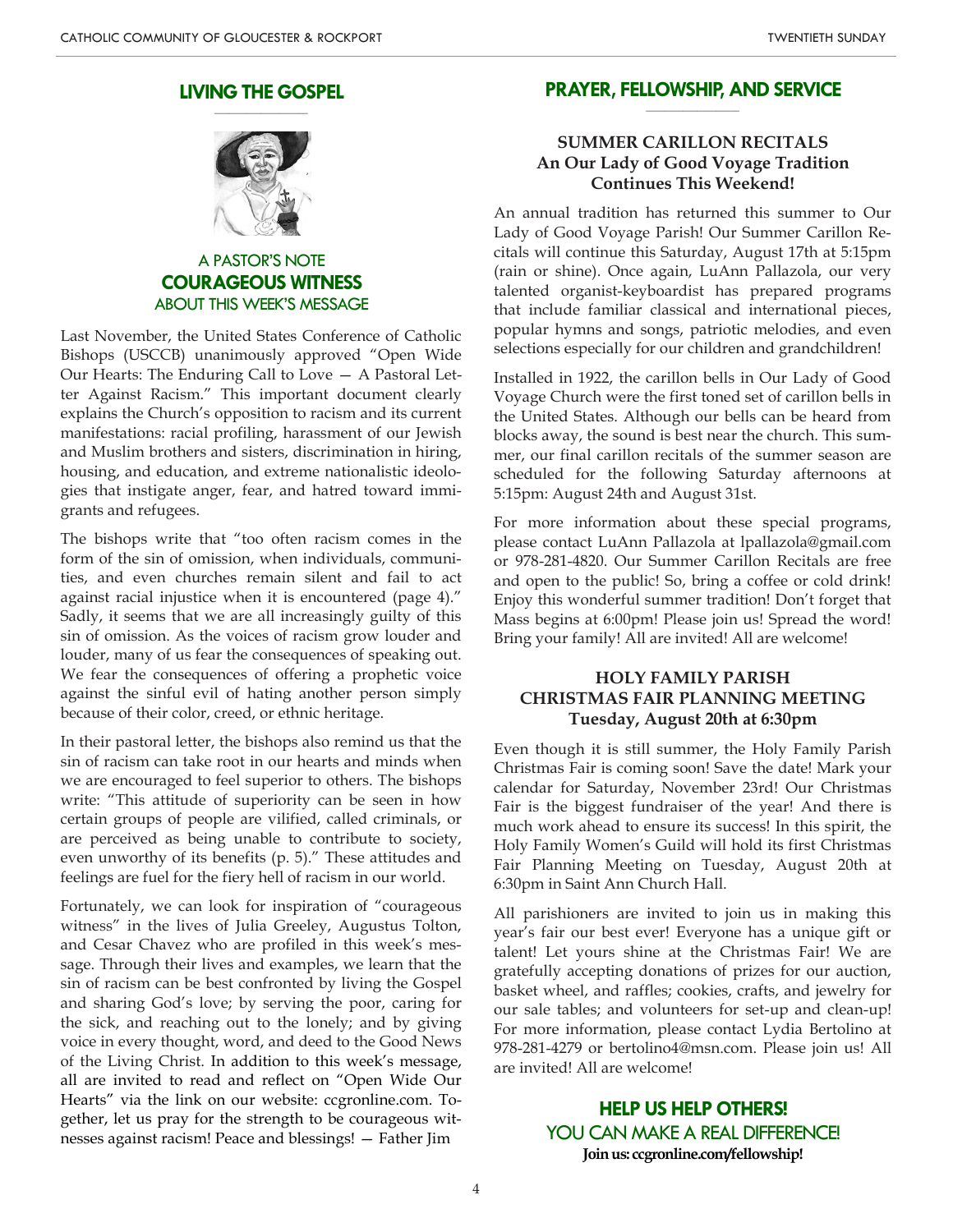#### **PRAYER, FELLOWSHIP, AND SERVICE \_\_\_\_\_\_\_\_\_\_\_\_\_\_\_\_\_\_\_\_**

## **THE LEGION OF MARY Wednesday Afternoons at 4:00pm**

Each week, members of the Legion of Mary from both Holy Family Parish and Our Lady of Good Voyage Parish reach out to our sick, aged, disabled, and homebound fellow parishioners. They visit these friends and neighbors in their homes and apartments, hospitals, and nursing homes. They pray together, offer companionship and conversation, and share God's love and mercy with those who are so often lonely and forgotten.

Every Wednesday at 4:00pm, the Legion of Mary meets in our parish office (located at 74 Pleasant Street in Gloucester) to pray the Rosary, share their faith experiences, and participate in a period of formation under the guidance of their spiritual directors. For more information about the Legion of Mary and its good work in our parish communities, please contact Sue Demetri at 978-281-4820 or sdemetri2000@yahoo.com. Please join us! All are invited! New members are always welcome!

#### **SAINT VINCENT DE PAUL SOCIETY Help Us Help Others!**

The Saint Vincent de Paul Society is an international organization dedicated to responding to any request from any person or family in need. Here on Cape Ann, we work from Holy Family Parish and Our Lady of Good Voyage Parish to serve the poor and needy. Our Clothes Closet is open on Saturdays from 10:00am until 1:00pm. And our Food Pantry is stocked with non-perishable foods. Donation baskets are located at the entrances of our churches. The Food Pantry needs these items:

> Assorted Canned Soups Beef Stew· Chef Boyardee Canned Tuna· Chicken & Tuna Helper Chips, Cookies, Crackers, and Snacks Instant Mashed Potatoes Pancake Mix & Syrup Pasta & Sauce· Ramen Noodles· Rice-a-Roni Peanut Butter & Jelly

Donation envelopes are located at the entrances of our churches. Donations can be placed in the offertory basket or mailed to us. Checks should be made payable to the Saint Vincent de Paul Society. Meetings are held on the second Wednesday of each month at 4:00pm in Our Lady's Hall. The Saint Vincent de Paul Society warmly welcomes new members and volunteers! For more information, please contact Harry Miller at 978-281-2701 or Barbara Frontiero at Barbara.Frontiero@gortons.com. If you or your family needs our assistance, please contact us at 978-281-8672. Thank you for your generous support!

#### **SHARING GOD'S LOVE \_\_\_\_\_\_\_\_\_\_\_\_\_\_\_\_\_\_\_\_**



## MONTHLY MINI-RETREAT **SATURDAY MORNING** with **SAINT FRANCIS** SATURDAY, AUGUST 31ST AT 8:00AM

Founded in 2007 by Father Jim and Cliff Garvey after their first pilgrimage to Assisi and Rome, the Assisi Project is a Fellowship of Franciscans in Spirit with friends and followers in the United States, Canada, Africa, and Europe. Our mission is to help adults of all ages more faithfully live the Gospel of Christ and grow closer to the God's Holy Church through the inspiration and intercession of Saint Francis and Saint Clare of Assisi.

The Assisi Project meets on the last Saturday of every month in Our Lady of Good Voyage Church for Mass, formation, fellowship, and faith sharing. Our next "Saturday Morning with Saint Francis" is scheduled for August 31st beginning at 8:00am. This month, we will conclude our discussion of the Franciscan Saints. In particular, we will focus on Saint Clare of Assisi, the best friend and perhaps most faithful follower of Saint Francis.

All parishioners, friends, and guests of the Catholic Community of Gloucester & Rockport are invited to join us this month and every month! You don't need to travel with us to be part of the Assisi Project! For more information about the Assisi Project and its good work in our parishes, please contact Cliff at cgarvey@ccgronline.com or 978-281-4820; or visit our website: assisiproject.com. Saint Francis of Assisi, pray for us! Saint Clare of Assisi, pray for us! Saint Anthony of Padua, pray for us! Our Lady of Angels, pray for us! Please join us! Spread the word! All are invited! All are welcome!

#### **THE ASSISI PROJECT Need Prayers?**

Members of the Assisi Project range in age from 16 to 94; and we live in Holy Family Parish, Our Lady of Good Voyage Parish, throughout the United States, and also in Canada, Brazil, Italy, Spain, and Angola. Part of our work together is our prayer together. So, we pray every day for those who ask for our prayers all around the world. If you would like the Assisi Project to pray for you, your family, your special intention, or the soul of a deceased friend or loved one, please see Father Jim before or after any Mass; or contact Cliff Garvey at cgarvey@ccgronline.com or 978- 281-4820. May the Lord give you peace!